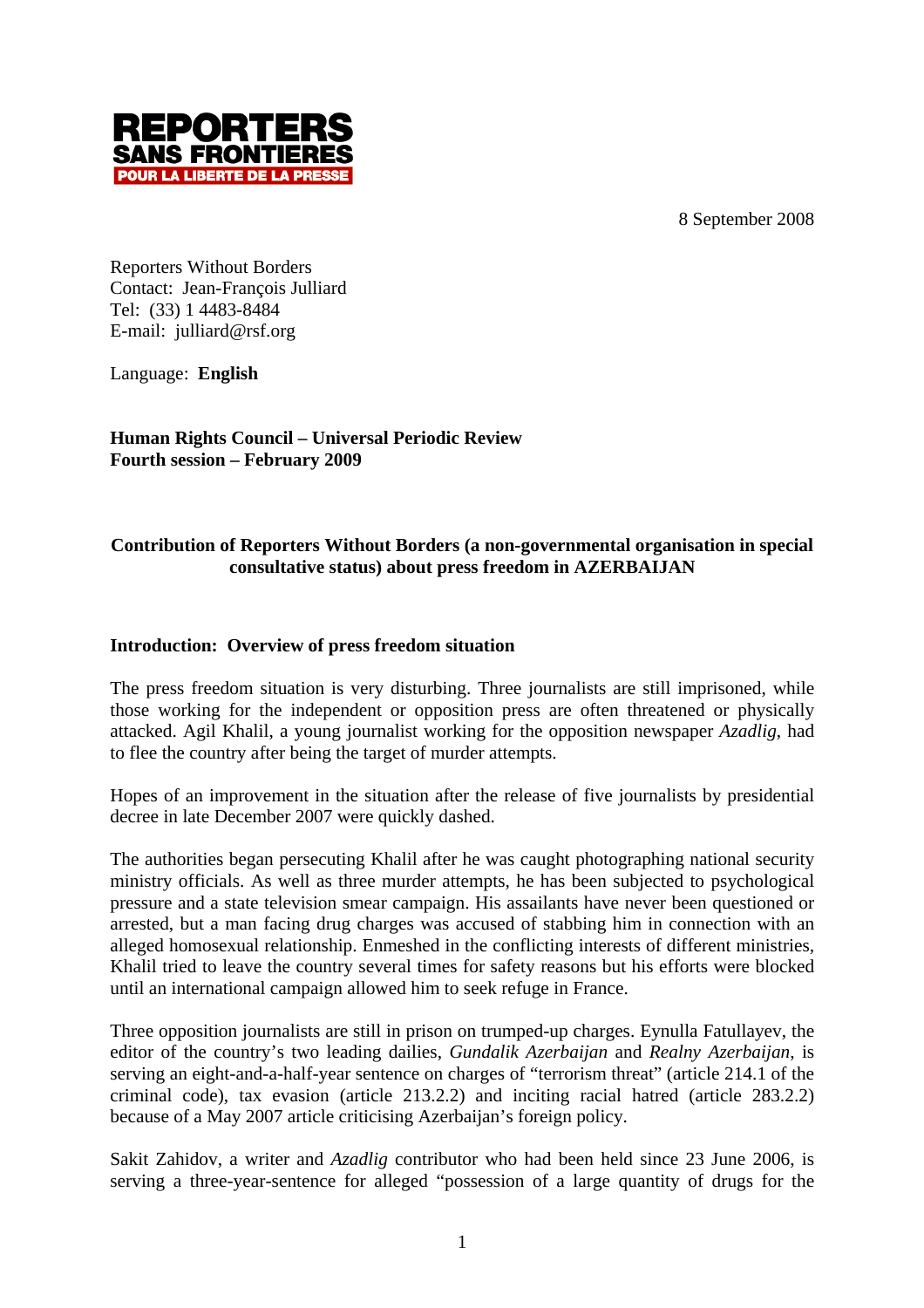purpose of sale." No evidence was produced at his trial to support the charge. His brother, *Azadlig* editor Ganimat Zahidov, was sentenced in March of this year to four years in prison on charges of "aggravated hooliganism" and assault and battery." Reporters Without Borders is convinced the charges were trumped up with the sole purpose of silencing an opposition journalist. An appeal court upheld the sentence in May.

The conditions in which these journalists are being held are appalling. Sakit Zahidov suffers from serious ailments and his health is getting steadily worse, but it has not been allowed access to appropriate specialised treatment.

Journalists are subjected to threats, violence and torture during interrogation. Emin Huseynov, the head of the Institute for Reporters' Freedom and Safety (IRFS), was mistreated physically and psychologically when questioned by police in June. He lost consciousness as he left the police station and was hospitalised in an alarming condition.

## **1. Online freedom**

Communications and information technology minister Ali Abbasov told the *Azerbaijan Press Agency (APA)* on 19 July that he wanted to set up an agency to supervise Azerbaijan's Internet in order to prevent cyber-crime and guarantee Internet security. The agency's role is vaguely defined and it could be use to restrict online freedom. Internet surveillance will enable the authorities to trace those who criticise the government online.

### **2. Government steps to improve the situation**

Five journalists were released by presidential decree.

# **3. Working with non-governmental organisations (NGO)**

Under pressure from Reporters Without Borders and other NGOs, the government finally allowed Agil Khalil to leave the country. But government representatives often publicly accuse Reporters Without Borders of making baseless allegations, claim that relations between the government and media are no different from those in Europe, and insist that detained journalists have been arrested for criminal activity, not as a result of political decisions. The authorities announced on 7 May 2007 that they would no longer cooperate with Reporters Without Borders.

### **4. Recommendations**

-Free all journalists imprisoned in connection with their work

-Decriminalize press offences

-Investigate physical attacks on journalists and mistreatment of journalists during police interrogation

-Stop threatening and harassing independent and opposition journalists

-Scrap the plan for an Internet surveillance agency